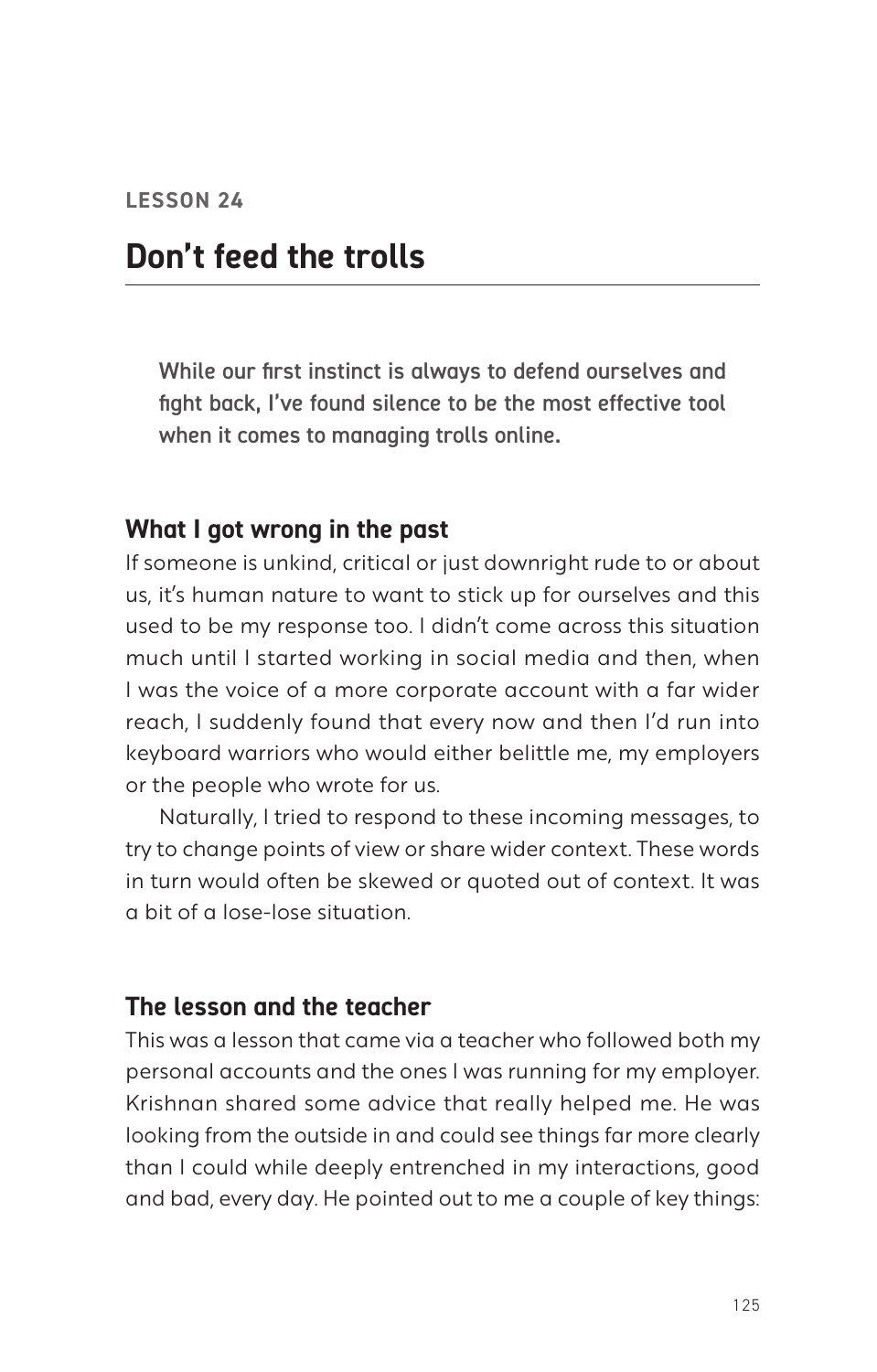first, that bullies are always looking to provoke a reaction, and second, that I had a far larger network than the bullies.

With this in mind, he suggested that instead of responding and adding fuel to the fire, I simply allowed the comments to quietly die. Like many bullies, these online trolls would soon get bored if they didn't get the reaction they were looking for. What's more, by not responding, I'd be ensuring that their unkindness was seen by only a few (their network) rather than by many (my network).

It was difficult advice to follow because it went against every natural instinct I had, but it worked an absolute treat and 'do not feed the trolls' is an adage I've lived by for many years now.

#### **What I do now**

I continue not to feed the trolls and have learned to make liberal use of block and mute functions. If people are spoiling for a fight, they've picked the wrong person. Again and again, I've been amazed how people just slink away if you don't give them the satisfaction of a reaction.

One thing I did get wrong once was to share a comment that someone had made to me on LinkedIn that had left me reeling and baffled. I tweeted a screenshot not because I wanted anyone to respond to the comment but because I wanted to check whether anyone could elaborate on this point of view, or help me understand whether I should be doing things differently or better.

Within minutes, my lovely network were piling in on this man on LinkedIn. In their kind defence of me, they were pretty unkind to him. As soon as I realized what was happening, I deleted the tweet and published another asking people not to comment on LinkedIn. The context entirely escapes me now, but I do remember feeling guilty for how this onslaught must have made the commentor feel. I've never since shared these kinds of comments because trolls are people too and I often find myself wondering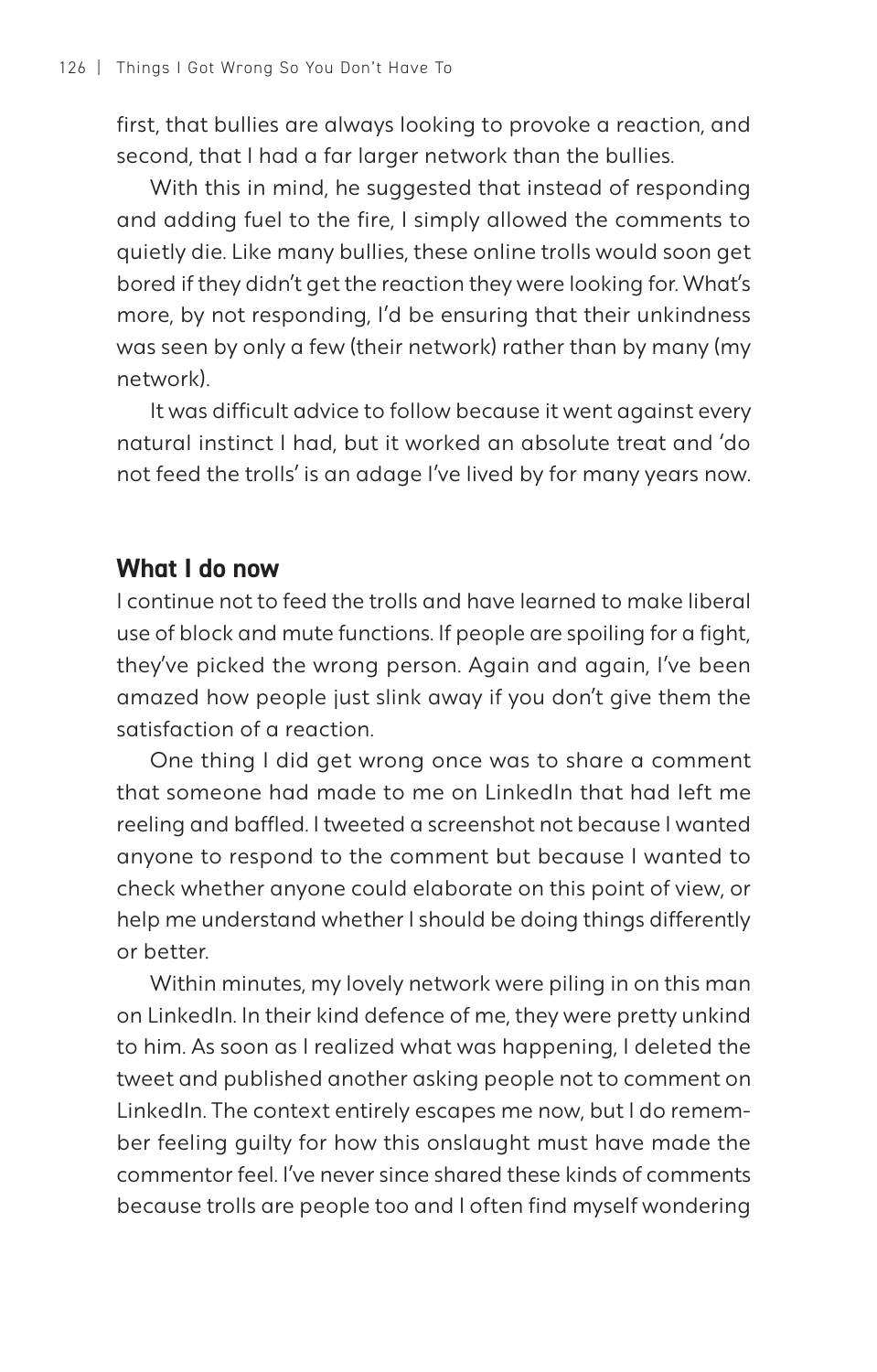about how someone must be feeling in order to make such comments in the first place.

### **Looking ahead**

There is definitely no troll-feeding in my future. The one thing that is changing is the way I'd like to use my presence online. I've lived a pretty uncontroversial life online for many years because I find conflict difficult and have always been wary about expressing an opinion on topics where I know there are strong and polarized feelings. However, there are some big topics that I do have strong opinions on, and opinions that are backed by scientific evidence and where the contrary opinion has the real potential to do harm to children and young people. I no longer feel that in order to have a calm and quiet life I can keep quiet. I need to be braver in using my voice, but in doing so, I need to think really carefully about how to manage the feedback I get because no matter how good I get at ignoring malicious, unsubstantiated words, it's not easy and may feel harder if there is more of it to contend with.

## THINGS YOU COULD TRY

Here are some things you could try if you'd like to apply this lesson to your own life:

- 1. Simply don't respond if someone is spoiling for a fight, just ignore them.
- 2. If you must respond, write it, save it, then send it  $-$  never respond in the heat of the moment. Either wait for some time to elapse and write your response when you are feeling calmer, or write your response and save it in draft and reread and edit it before sending it. Slowing down interactions like this will take some of the heat from the flames, compared to a quick-fire back and forth, and will give you time to ensure